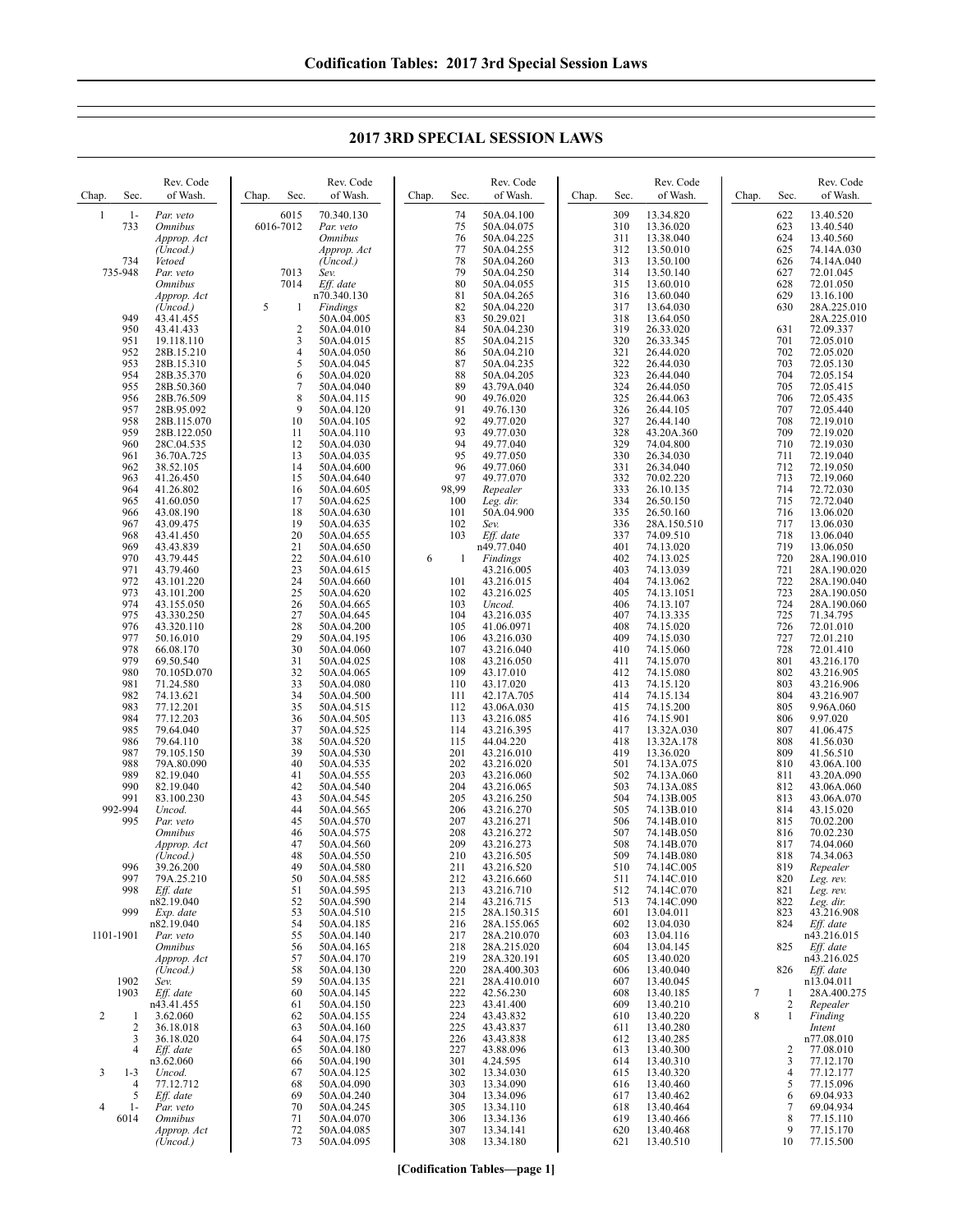## **Codification Tables: 2017 3rd Special Session Laws**

| 11<br>77.15.565<br>12<br>77.15.620<br>13<br>77.15.630<br>14<br>77.15.640                                                                                                                                                                                                                                                                                                                                                                                                                                                                                                                                                                                                                                                                                                                                                                                                                                                                                                                                                                                                                                                                                                                                                                                                                                                                                                                                                                                                                                                                                                                                                                                             | 10<br>43.31.581<br>11<br>43.31.583<br>12<br>43.84.092                                                                                                                                                                                                                                                                                                                                                                                                                                                                                                                                                                                                                                                                                                                                                                                                                                                                                                                                                                                                                                                                                                                                                                                                                                                                                                                                                                                                                                                                                                                                                                                                                                                                                     | 703<br>28A.400.006<br>704<br>41.56.907                                                                                                                                                                                                                                                                                                                                                                                                                                                                                                                                                                                                                                                                                                                                                                                                                                                                                                                                                                                                                                                                                                                                                                                                                                                                                                                                                                                                                                                                                                                                                                                                                                                                                | 88.02.640<br>104                                                                                                                                                                                                                                                                                                                                                                                                                                                                                                                                                                                                                                                                                                                                                                                                                                                                                                                                                                                                                                                                                                                                                                                                                                                                                                                                                                                                                                                                                                                                                                                                                                                                                                                                                                          | Repealer<br>27                                                                                                                                                                                                                                                                                                                                                                                                                                                                                                                                                                                                                                                                                                                                                                                                                                                                                                                                                                                                                                                                                                                                                                                                                                                                                                                                                                                                                                                                                                                                                                                                                                                                                                          |
|----------------------------------------------------------------------------------------------------------------------------------------------------------------------------------------------------------------------------------------------------------------------------------------------------------------------------------------------------------------------------------------------------------------------------------------------------------------------------------------------------------------------------------------------------------------------------------------------------------------------------------------------------------------------------------------------------------------------------------------------------------------------------------------------------------------------------------------------------------------------------------------------------------------------------------------------------------------------------------------------------------------------------------------------------------------------------------------------------------------------------------------------------------------------------------------------------------------------------------------------------------------------------------------------------------------------------------------------------------------------------------------------------------------------------------------------------------------------------------------------------------------------------------------------------------------------------------------------------------------------------------------------------------------------|-------------------------------------------------------------------------------------------------------------------------------------------------------------------------------------------------------------------------------------------------------------------------------------------------------------------------------------------------------------------------------------------------------------------------------------------------------------------------------------------------------------------------------------------------------------------------------------------------------------------------------------------------------------------------------------------------------------------------------------------------------------------------------------------------------------------------------------------------------------------------------------------------------------------------------------------------------------------------------------------------------------------------------------------------------------------------------------------------------------------------------------------------------------------------------------------------------------------------------------------------------------------------------------------------------------------------------------------------------------------------------------------------------------------------------------------------------------------------------------------------------------------------------------------------------------------------------------------------------------------------------------------------------------------------------------------------------------------------------------------|-----------------------------------------------------------------------------------------------------------------------------------------------------------------------------------------------------------------------------------------------------------------------------------------------------------------------------------------------------------------------------------------------------------------------------------------------------------------------------------------------------------------------------------------------------------------------------------------------------------------------------------------------------------------------------------------------------------------------------------------------------------------------------------------------------------------------------------------------------------------------------------------------------------------------------------------------------------------------------------------------------------------------------------------------------------------------------------------------------------------------------------------------------------------------------------------------------------------------------------------------------------------------------------------------------------------------------------------------------------------------------------------------------------------------------------------------------------------------------------------------------------------------------------------------------------------------------------------------------------------------------------------------------------------------------------------------------------------------|-------------------------------------------------------------------------------------------------------------------------------------------------------------------------------------------------------------------------------------------------------------------------------------------------------------------------------------------------------------------------------------------------------------------------------------------------------------------------------------------------------------------------------------------------------------------------------------------------------------------------------------------------------------------------------------------------------------------------------------------------------------------------------------------------------------------------------------------------------------------------------------------------------------------------------------------------------------------------------------------------------------------------------------------------------------------------------------------------------------------------------------------------------------------------------------------------------------------------------------------------------------------------------------------------------------------------------------------------------------------------------------------------------------------------------------------------------------------------------------------------------------------------------------------------------------------------------------------------------------------------------------------------------------------------------------------------------------------------------------------------------------------------------------------|-------------------------------------------------------------------------------------------------------------------------------------------------------------------------------------------------------------------------------------------------------------------------------------------------------------------------------------------------------------------------------------------------------------------------------------------------------------------------------------------------------------------------------------------------------------------------------------------------------------------------------------------------------------------------------------------------------------------------------------------------------------------------------------------------------------------------------------------------------------------------------------------------------------------------------------------------------------------------------------------------------------------------------------------------------------------------------------------------------------------------------------------------------------------------------------------------------------------------------------------------------------------------------------------------------------------------------------------------------------------------------------------------------------------------------------------------------------------------------------------------------------------------------------------------------------------------------------------------------------------------------------------------------------------------------------------------------------------------|
| 15<br>77.65.610<br>77.65.010<br>16<br>17<br>77.65.020<br>18<br>77.65.090<br>19<br>77.65.110<br>20<br>77.65.120<br>21<br>77.65.150<br>22<br>77.65.160<br>23<br>77.65.170<br>24<br>77.65.190<br>25<br>77.65.200<br>26<br>77.65.210<br>27<br>77.65.220<br>28<br>77.65.240<br>29<br>77.65.280<br>30<br>77.65.310<br>31<br>77.65.320<br>32<br>77.65.330<br>33<br>77.65.340<br>34<br>77.65.350<br>35<br>77.65.370<br>36<br>77.65.390<br>37<br>77.65.440<br>38<br>77.65.480<br>39<br>77.65.490<br>40<br>77.65.500<br>41<br>77.65.510<br>42<br>77.15.160<br>43<br>77.65.580<br>44<br>77.65.590<br>45<br>77.70.150<br>46<br>77.70.190<br>47<br>77.70.220<br>48<br>77.70.280<br>49<br>77.70.290<br>50<br>77.70.300<br>51<br>77.70.430<br>52<br>77.70.490<br>53<br>82.27.020<br>54<br>82.27.070<br>55<br>69.07.100<br>36.71.090<br>56<br>57<br>n77.08.010<br>58<br>Repealer<br>59<br>Eff. date<br>n77.08.010<br>9<br>1<br>Findings<br>Intent<br>n43.215.135<br>2<br>43.215.135<br>3<br>Eff. date<br>n43.215.135<br>4<br>Contingency<br>10<br>43.155.010<br>-1<br>$\overline{c}$<br>43.155.020<br>3<br>Vetoed<br>43.155.040<br>4<br>5<br>43.155.050<br>6<br>43.155.060<br>7<br>43.155.065<br>8<br>43.155.068<br>9<br>43.155.070<br>43.155.075<br>10<br>43.155.150<br>11<br>12<br>Temporary<br>82.45.060<br>13<br>82.16.020<br>14<br>15<br>82.18.040<br>18.27.400<br>11<br>1<br>$\overline{2}$<br>43.22.498<br>70.87.210<br>3<br>$\overline{4}$<br>51.44.190<br>5<br>Eff. date<br>n51.44.190<br>12<br>Findings<br>1<br>Intent<br>n43.31.565<br>$\overline{c}$<br>43.31.567<br>3<br>43.31.565<br>43.31.569<br>$\overline{4}$<br>5<br>43.31.571<br>43.31.573<br>6<br>7<br>43.31.575 | 13<br>43.185.050<br>14<br>Leg. dir.<br>15<br>Eff. date<br>n43.31.565<br>13<br>-1<br>Intent<br>n28A.150.410<br>101<br>28A.150.410<br>102<br>28A.400.205<br>103<br>28A.400.200<br>104<br>28A.150.412<br>105<br>28A.150.415<br>106<br>Vetoed<br>107<br>28A.150.414<br>108<br>Leg. rev.<br>201<br>84.52.053<br>202<br>84.52.0531<br>203<br>84.52.0531<br>204<br>28A.505.240<br>205<br>28A.500.010<br>206<br>28A.500.015<br>207<br>Repealer<br>208<br>28A.150.413<br>209<br>Exp. date<br>n84.52.0531<br>210<br>Eff. date<br>n84.52.0531<br>211<br>Leg. rev.<br>Eff. date<br>212<br>n84.52.0531<br>301<br>84.52.065<br>302<br>84.55.010<br>303<br>84.52.043<br>304<br>84.52.043<br>305<br>84.48.080<br>306<br>84.48.110<br>307<br>84.52.070<br>308<br>84.55.070<br>309<br>84.55.092<br>84.69.020<br>310<br>311<br>84.36.381<br>312<br>84.36.630<br>313<br>84.52.067<br>314<br>84.52.825<br>315<br>79.64.110<br>316<br>Applic.<br>n84.52.065<br>317<br>Applic.<br>n84.52.065<br>318<br>Exp. date<br>n84.52.043<br>319<br>Eff. date<br>n84.52.043<br>401<br>28A.150.200<br>402<br>28A.150.260<br>403<br>28A.165.005<br>404<br>28A.165.015<br>405<br>28A.165.055<br>28A.150.390<br>406<br>28A.150.392<br>407<br>408<br>Temporary<br>409<br>28A.150.265<br>410<br>28A.300.236<br>28A.300.238<br>411<br>412<br>28A.185.020<br>28A.150.1981<br>413<br>414<br>Eff. date<br>n28A.150.200<br>28A.150.276<br>501<br>502<br>Temporary<br>43.09.2856<br>503<br>504<br>28A.320.245<br>28A.400.2001<br>505<br>506<br>28A.150.220<br>28A.320.330<br>601<br>602<br>28A.505.140<br>603<br>28A.505.100<br>604<br>28A.505.040<br>605<br>28A.505.050<br>28A.505.060<br>606<br>607<br>Vetoed<br>608<br>Eff. date<br>n28A.505.040<br>609<br>Eff. date<br>n28A.505.100 | 705<br>41.59.937<br>706<br>41.59.935<br>707<br>Eff. date<br>801<br>41.05.740<br>802<br>41.05.011<br>803<br>41.05.021<br>804<br>41.05.022<br>805<br>41.05.026<br>806<br>41.05.050<br>807<br>41.05.055<br>808<br>41.05.075<br>809<br>41.05.120<br>810<br>41.05.130<br>811<br>41.05.143<br>812<br>41.05.670<br>813<br>28A.400.270<br>814<br>28A.400.275<br>815<br>28A.400.280<br>816<br>28A.400.350<br>817<br>41.56.500<br>818<br>41.59.105<br>819<br>Vetoed<br>901<br>Findings<br>Intent<br>902<br>Temporary<br>903<br>n28A.400.007<br>904<br>28A.400.007<br>905<br>Uncod.<br>906<br>Repealer<br>1001<br>28A.545.030<br>1002<br>28A.545.070<br>1003<br>Vetoed<br>1004<br>28A.510.250<br>1005<br>Eff. date<br>n28A.510.250<br>1006<br>Eff. date<br>n28A.400.205<br>1007<br>Eff. date<br>n28A.545.030<br>14<br>71.05.201<br>1<br>$\overline{c}$<br>71.05.201<br>71.05.203<br>3<br>$\overline{4}$<br>71.05.203<br>5<br>Temporary<br>Exp. date<br>6<br>n71.05.201<br>7<br>Eff. date<br>n71.05.201<br>8<br>71.05.590<br>9<br>71.05.590<br>10<br>71.05.590<br>11<br>71.05.154<br>71.05.154<br>12<br>13<br>70.96A.140<br>14<br>71.05.020<br>15<br>71.05.210<br>71.05.210<br>16<br>71.05.230<br>17<br>71.05.290<br>18<br>71.05.300<br>19<br>20<br>71.05.360<br>21<br>71.05.760<br>22<br>Eff. date<br>n70.96A.140<br>23<br>Exp. date<br>n71.05.590<br>24<br>Eff. date<br>n71.05.590<br>Exp. date<br>25<br>n71.05.590<br>Eff. date<br>26<br>n71.05.590<br>15<br>Findings<br>1<br>n43.185C.040<br>43.185C.040<br>2<br>$\mathbf{1}$<br>16<br>36.70A.115<br>2<br>36.70A.215<br>3<br>36.70A.217<br>4<br>36.70A.070<br>5<br>36.22.179<br>6<br>82.46.037<br>7<br>43.21C.440<br>8<br>Exp. date<br>n36.70A.215<br>17<br>101<br>77.135.200 | 105<br>Uncod.<br>106<br>77.120.110<br>107<br>Repealer<br>201<br>77.135.210<br>202<br>77.135.220<br>203<br>77.135.230<br>204<br>77.120.130<br>301<br>77.120.140<br>302<br>77.135.240<br>303<br>77.15.160<br>304<br>77.120.070<br>305<br>77.135.010<br>306<br>77.135.160<br>307<br>77.120.010<br>308<br>77.135.110<br>309<br>77.135.120<br>310<br>Exp. date<br>n88.02.640<br>311<br>$Eff.$ date<br>n88.02.640<br>18<br>Finding<br>1<br>n36.70A.030<br>$\overline{2}$<br>36.70A.030<br>3<br>36.70A.060<br>$\overline{4}$<br>36.70A.070<br>5<br>36.70A.108<br>$\mathbf{1}$<br>71A.20.180<br>19<br>20<br>1<br>74.13.270<br>2,3<br>Temporary<br>$\overline{4}$<br>74.15.127<br>5<br>43.43.832<br>6<br>13.34.147<br>7<br>74.13.031<br>8<br>74.13A.025<br>9<br>74.13A.030<br>10<br>74.13A.047<br>11<br>28B.118.010<br>12<br>41.04.674<br>13<br>Vetoed<br>14<br>74.13.110<br>$15 - 17$<br>Repealer<br>18<br>Uncod.<br>19<br>n74.13.270<br>20<br>Eff. date<br>21<br>Eff. date<br>22<br>Sev.<br>23<br>n74.13.270<br>24<br>26.44.030<br>25<br>Temporary<br>26<br>Contingent<br>Eff. date<br>27<br>Contingent<br>Eff. date<br>28<br>Approp.<br>21<br>1<br>74.08A.260<br>2<br>74.08A.270<br>22<br>-1<br>43.215.456<br>23<br>1<br>43.88.583<br>$\overline{c}$<br>41.80.007<br>41.80.010<br>3<br>24<br>74.39A.270<br>1<br>2<br>Eff. date<br>n74.39A.270<br>25<br>Leg. rev.<br>1<br>2<br>43.88.0301<br>3<br>43.320.017<br>4<br>Leg. rev.<br>5<br>Leg. rev.<br>6<br>Repealer<br>7<br>Leg. rev.<br>8,9<br>Repealer<br>70.95.532<br>10<br>80.01.080<br>11<br>12<br>Repealer<br>13<br>Leg. rev.<br>14<br>Repealer<br>15<br>48.17.563<br>48.18A.035<br>16<br>48.25.140<br>17<br>48.29.015<br>18<br>48.31.115<br>19<br>20<br>Leg. rev.<br>21<br>Repealer<br>22<br>Leg. rev.<br>23<br>Repealer<br>24<br>43.70.900 | 28<br>Leg. rev.<br>29<br>Repealer<br>30<br>Leg. rev.<br>31<br>29A.04.510<br>32<br>35A.39.010<br>33<br>44.05.080<br>34<br>Leg. rev.<br>35<br>Repealer<br>36<br>77.125.040<br>37<br>Leg. rev.<br>38,39<br>Repealer<br>40<br>46.18.060<br>41<br>47.06.110<br>42<br>82.42.090<br>43<br>82.80.070<br>44<br>47.68.250<br>45<br>Exp. date<br>n47.68.250<br>46<br>47.68.250<br>47<br>Eff. date<br>n47.68.250<br>48<br>14.20.060<br>49<br>82.44.190<br>50<br>43.84.092<br>51<br>Repealer<br>52<br>Leg. rev.<br>26<br>1<br>28A.410.251<br>$\overline{c}$<br>28A.410.210<br>3<br>28A.410.250<br>4<br>28A.410.270<br>5<br>Vetoed<br>6<br>Eff. date<br>n28A.410.210<br>27<br>1<br>78.44.085<br>28<br>101<br>82.08.0293<br>102<br>82.12.0293<br>103<br>82.08.9994<br>104<br>82.12.9994<br>105<br>82.08.99941<br>106<br>82.12.99941<br>107<br>82.12.0263<br>108<br>82.12.0203<br>109<br>Applic.<br>n82.12.0263<br>201<br>Findings<br>Intent<br>n82.08.0531<br>202<br>82.08.053<br>203<br>82.08.0531<br>204<br>82.13.010<br>205<br>82.13.020<br>206<br>82.13.030<br>207<br>82.13.040<br>208<br>82.13.050<br>209<br>82.32.047<br>210<br>82.32.763<br>211<br>82.08.050<br>212<br>82.12.040<br>213<br>82.12.040<br>82.32.733<br>214<br>301<br>82.04.066<br>302<br>82.04.067<br>303<br>82.04.220<br>304<br>Repealer<br>401<br>82.14.495<br>402<br>82.14.500<br>403<br>82.14.052<br>404<br>Repealer<br>501<br>54.28.055<br>54.28.055<br>502<br>601<br>Leg. dir.<br>n82.08.0531<br>602<br>603<br>Sev.<br>n82.08.0531<br>604<br>Applic.<br>n82.08.0531<br>605<br>Eff. dates<br>n82.08.0531<br>606<br>Exp. date<br>n82.12.040<br>607<br>Exp. date<br>n54.28.055<br>29<br>1,2<br>Temporary<br>3,4<br>Approp.<br>43.79.496<br>5<br>Eff. date<br>6 |
| 8<br>43.31.577<br>9<br>43.31.579                                                                                                                                                                                                                                                                                                                                                                                                                                                                                                                                                                                                                                                                                                                                                                                                                                                                                                                                                                                                                                                                                                                                                                                                                                                                                                                                                                                                                                                                                                                                                                                                                                     | 701<br>41.56.800<br>41.59.800<br>702                                                                                                                                                                                                                                                                                                                                                                                                                                                                                                                                                                                                                                                                                                                                                                                                                                                                                                                                                                                                                                                                                                                                                                                                                                                                                                                                                                                                                                                                                                                                                                                                                                                                                                      | 43.43.400<br>102<br>103<br>88.02.640                                                                                                                                                                                                                                                                                                                                                                                                                                                                                                                                                                                                                                                                                                                                                                                                                                                                                                                                                                                                                                                                                                                                                                                                                                                                                                                                                                                                                                                                                                                                                                                                                                                                                  | 25<br>Repealer<br>26<br>Leg. rev.                                                                                                                                                                                                                                                                                                                                                                                                                                                                                                                                                                                                                                                                                                                                                                                                                                                                                                                                                                                                                                                                                                                                                                                                                                                                                                                                                                                                                                                                                                                                                                                                                                                                                                                                                         | n43.79.496<br>48.02.230<br>30<br>1                                                                                                                                                                                                                                                                                                                                                                                                                                                                                                                                                                                                                                                                                                                                                                                                                                                                                                                                                                                                                                                                                                                                                                                                                                                                                                                                                                                                                                                                                                                                                                                                                                                                                      |

**[Codification Tables—page 2]**